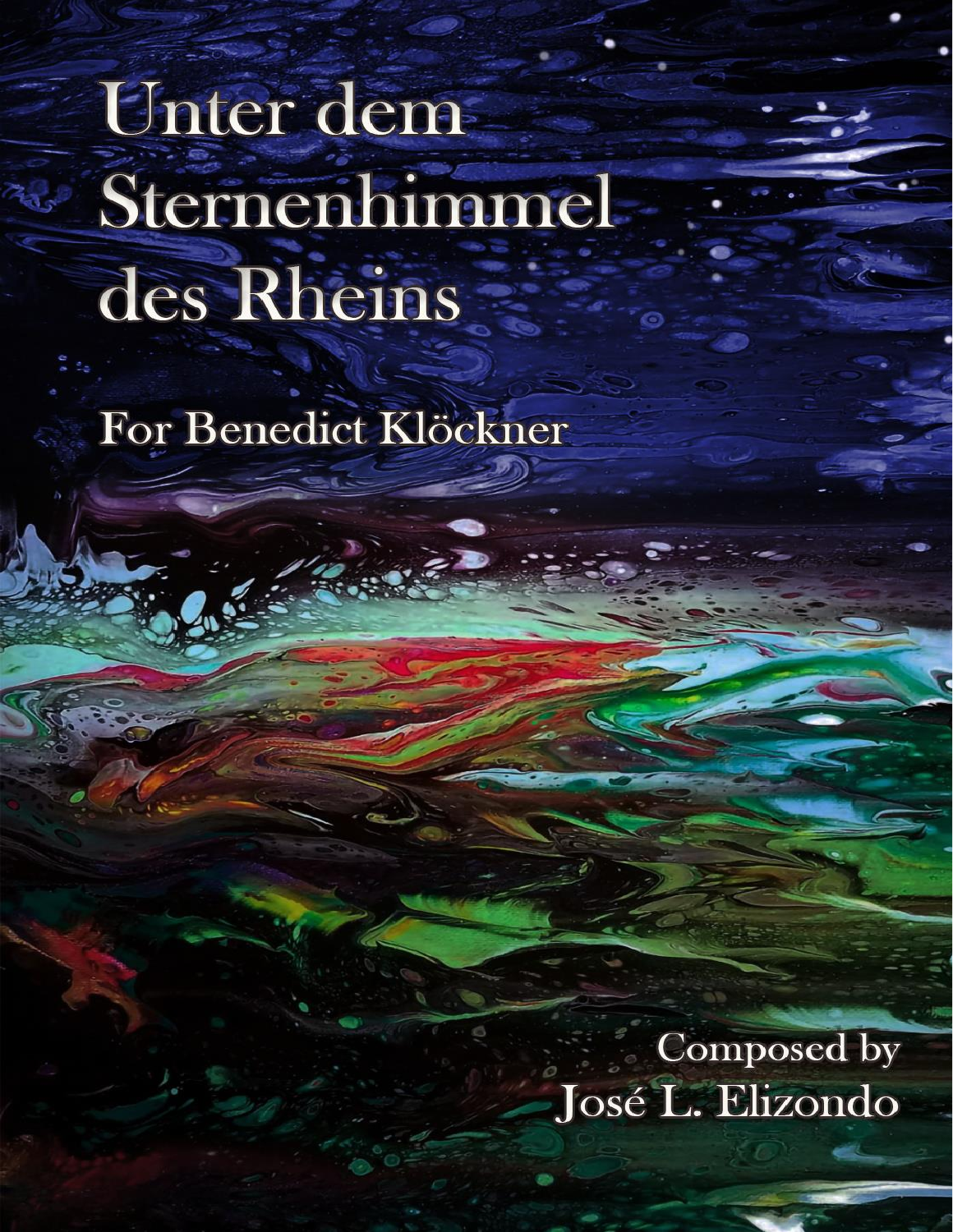## Unter dem Sternenhimmel des Rheins Under the Starry Sky of the Rhein

dedicated to Benedict Klöckner

### Music composed by José L. Elizondo with quotes by J. S. Bach's Gigue from his Cello Suite #6

Cover image by Paulina Drummond

#### PROGRAM NOTES

*Unter dem Sternenhimmel des Rheins* (*Under the starry sky of the Rhine*) was commissioned by German cellist Benedict Klöckner as a companion piece for Bach's Cello Suites. The composer was particularly inspired by Mr. Klöckner's performance of the Gigue in Bach's Cello Suite #6, and even incorporates some quotes from that piece in his composition. In his attempt to include other elements that referenced Mr. Klöckner's homeland in Rhineland-Palatinate, he was captivated by the evocative landscapes and medieval castles of the region. The composer imagined a medieval knight riding a horse through these epic landscapes under the starry sky of the river Rhine. At several points of his journey, the knight is so moved by the beauty of nature, that he halts his ride to engage in contemplation and reflection. The setting for this composition's premiere perfectly suited this imagery: it was performed masterfully by Benedict Klöckner at an outdoor concert, in the evening, literally under the starry sky of the Rhein, at the magnificent castle Schloss Burg Namedy on the banks of the Rhein.

*Unter dem Sternenhimmel des Rheins*, in its cello and violin version, is also the first movement of Jose Elizondo's composition *Die Legende des edlen Ritters* (*The Legend of the Noble Knight*), a multimovement suite that further develops the themes presented and first explored in *Unter dem Sternenhimmel des Rheins*.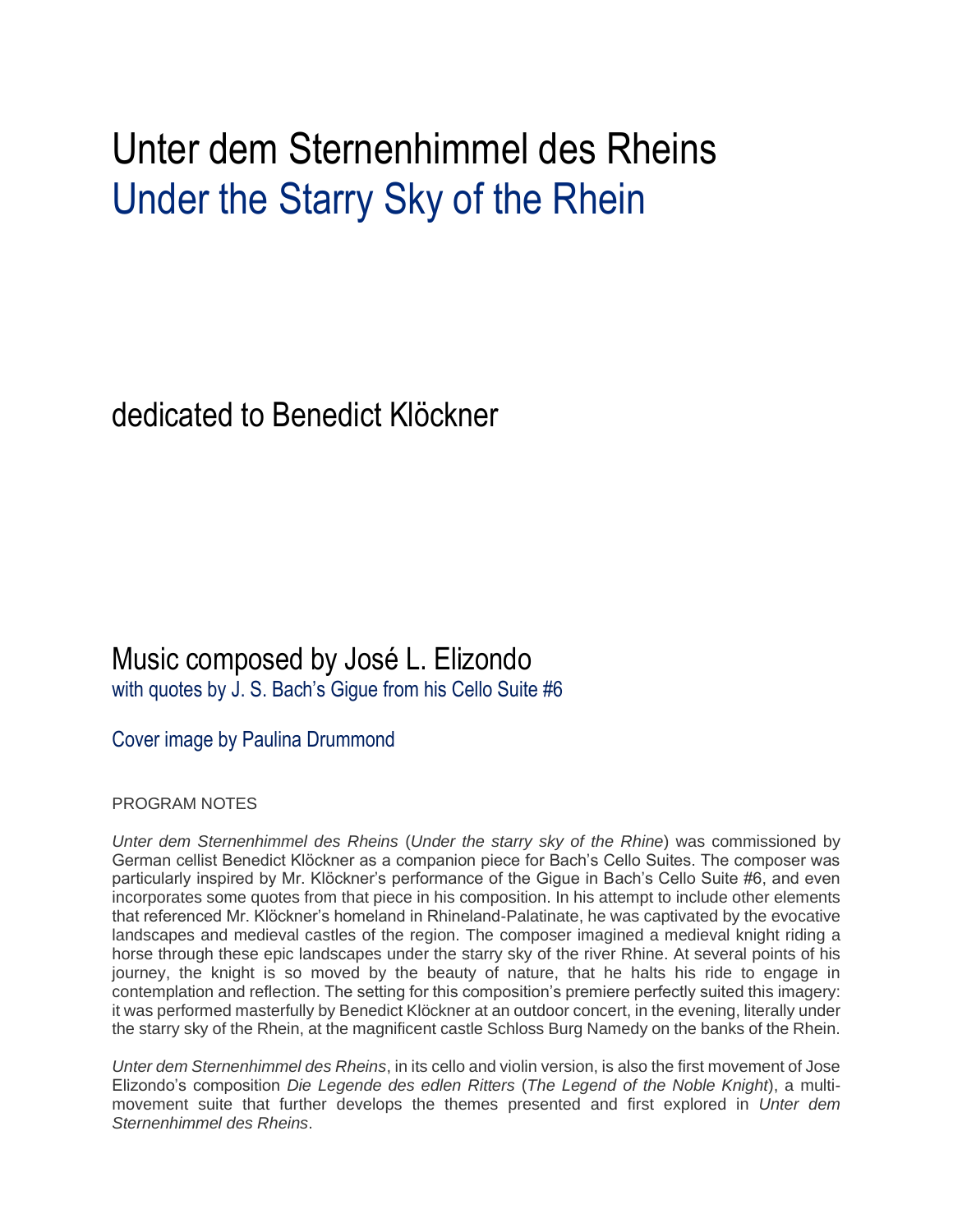# SOLO CELLO Unter dem Sternenhimmel des Rheins

Dedicated to Benedict Klöckner

Inspired by his performances of the Gigue from J. S. Bach's Cello Suite #6

composed by José L. Elizondo

with quotes from J. S. Bach's Cello Suite #6

NOTATION: Notes with the symbol \* above them can be held a tiny bit longer to accommodate the melody's prosody.

PERFORMANCE NOTE: Several sections of this piece need to be performed in a passionate manner akin to a cadenza, taking some tempo liberties to allow the musical passages to sing with bravery or in whichever manner is indicated by the corresponding descriptive expressions. That is particularly the case for the opening section, as well as sections E, F and G, as well as the ending of sections H and I.

**Reverent, stately, passionate**  $(d = c. 44-50)$  *(somewhat free, cadenza-like tempo)* 



\***Suggested rubato (measures 13 & 14):** For each of these measures, start very slowly, then accelerate, but do a tenuto on the last couple of notes of the bar. Make sure the tenuto in measure 14 still has enough energy to lead into the next section with excitement.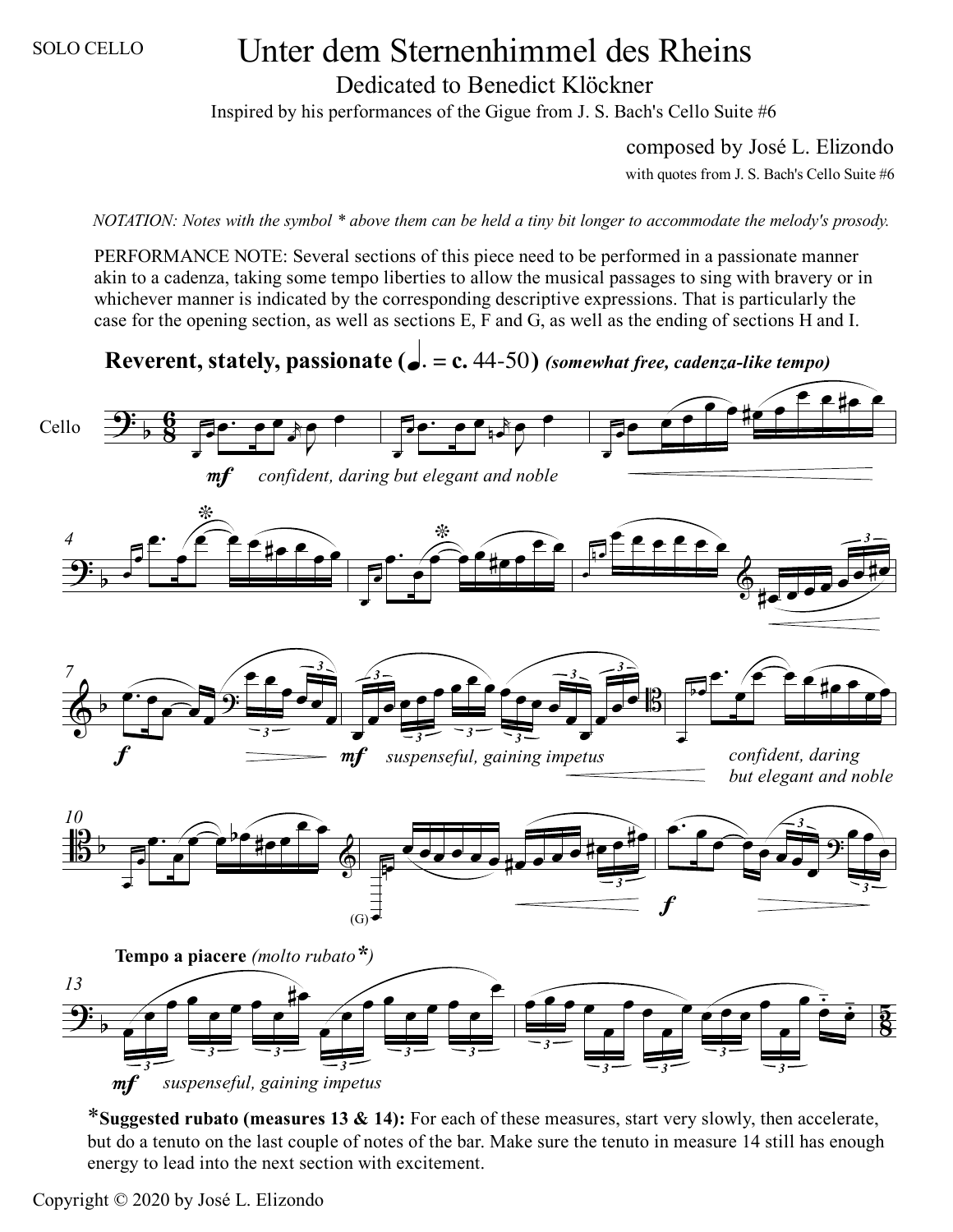

### **Reverent, graceful**

*Dif erentiate the two voices: lower voice (main melody) vs. upper voice (double stops). The upper voice should be flautando, legato, delicate and gentle (reminiscent of a graceful curtsy)*





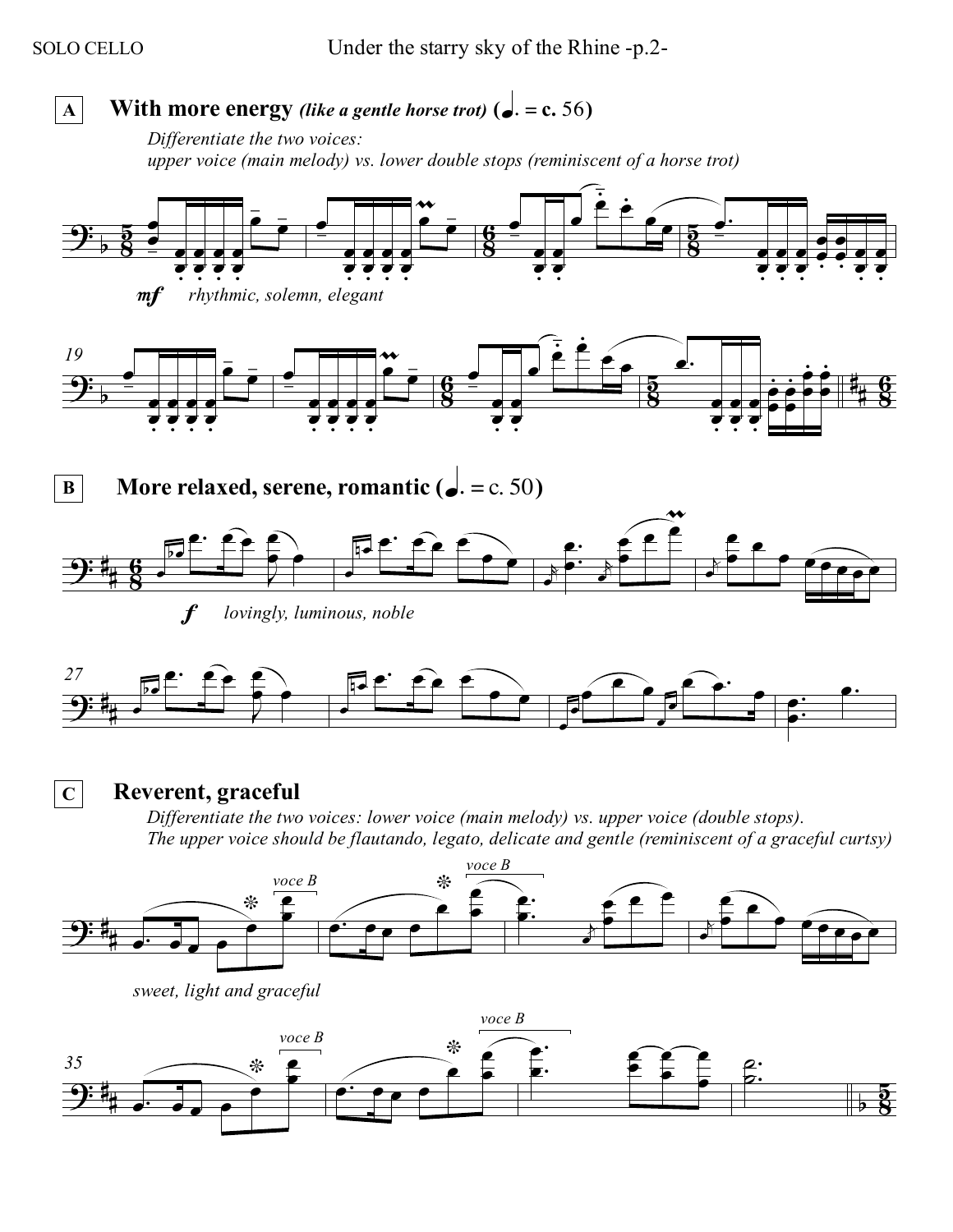SOLO CELLO Under the starry sky of the Rhine -p.3-

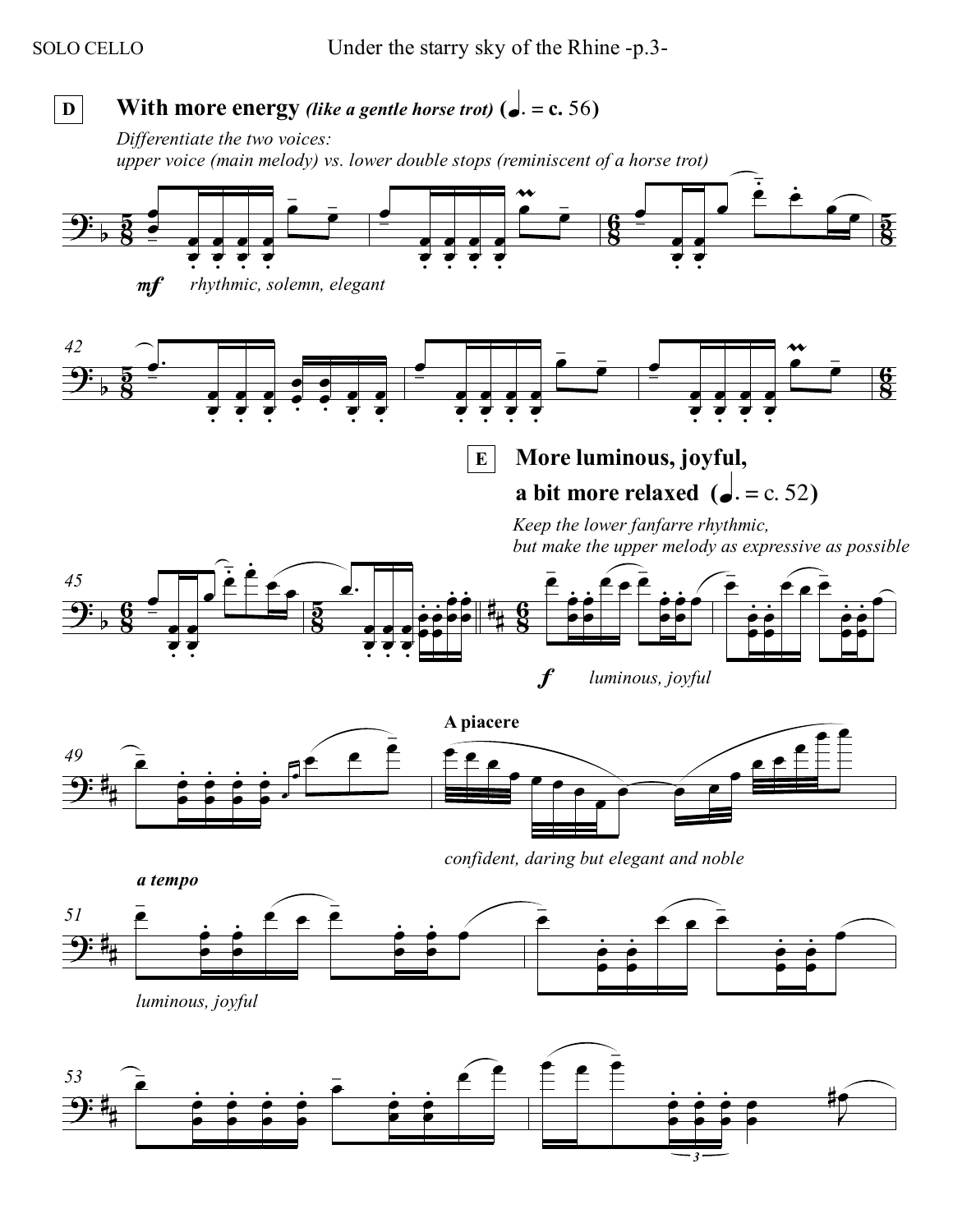